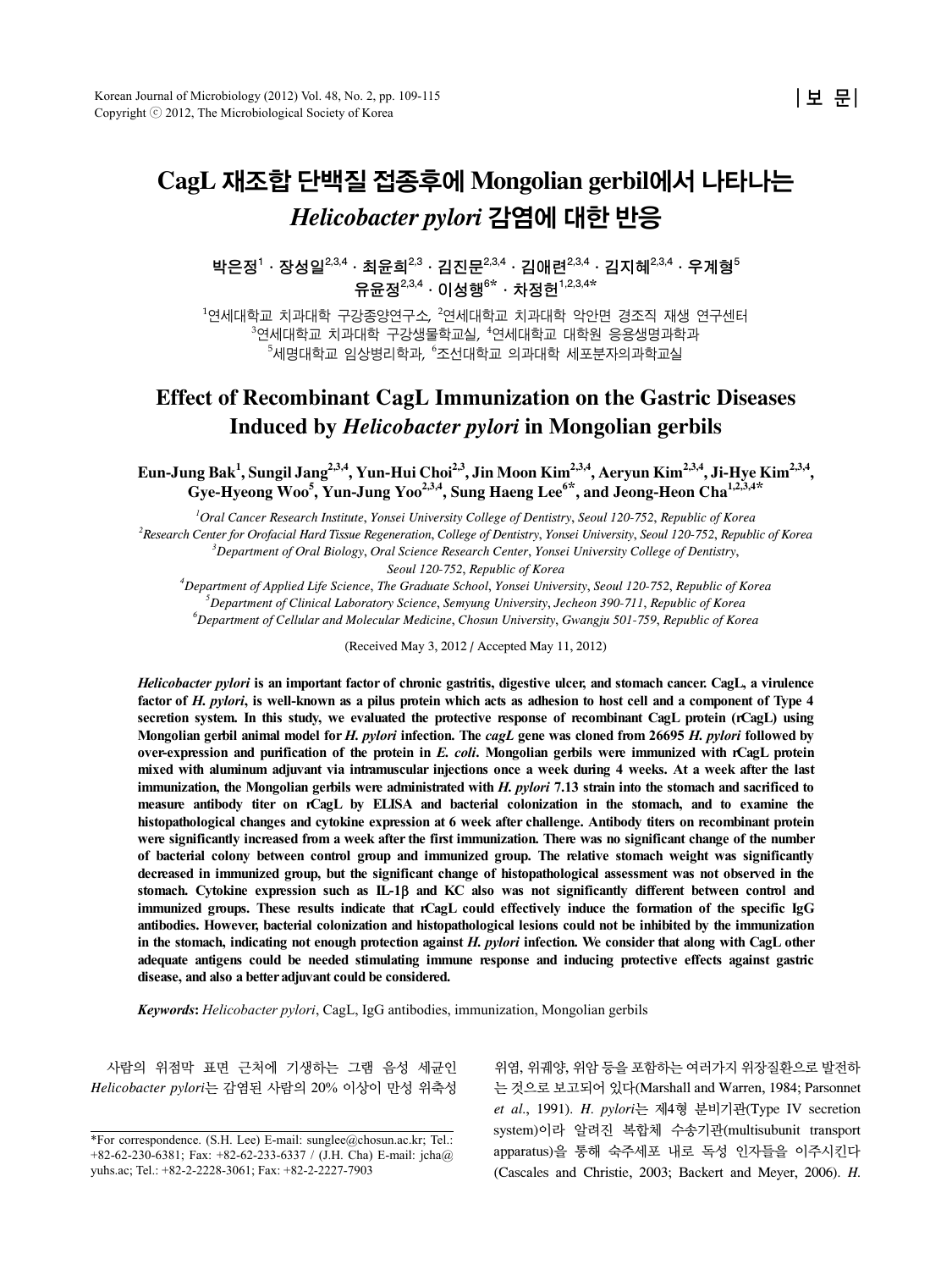*pylori*의 여러 독성 인자 중 Cytotoxin-associated gene A (CagA) 는 제4형 분비기관에 의해 숙주세포 내로 직접적으로 이동하여 숙 주세포의 신호전달체계를 교란시켜 비정상적인 체세포 분열, 벌 새 표현형(hummingbird phenotype)이라고 불리는 세포의 비정 상적 신장과 분산이동, 그리고 세포사멸 등을 야기하여 *H*. *pylori*에 의한 위병변 진행과정에서 위험도를 증가시키는 중요 단백질로 알려져 있다(Segal *et al*., 1999; Amieva *et al*., 2003). 최근 여러 논문들은 CagL로 명칭된 새로운 단백질에 주목해오 고 있는데(Kwok *et al*., 2007; Tegtmeyer *et al*., 2010; Shaffer *et al*., 2011), CagL은 제4형 분비기관 표면에 존재하는 부착인자 이며 숙주세포 내로 CagA를 이주시키는데 필요한 섬모 단백질 이다. CagL을 제거한 *H*. *pylori*를 감염시켰을 때 숙주세포에서 IL-8의 분비능력이 유의적으로 저하된다는 연구결과가 보고되 어 있으며(Covacci and Rappuoli, 2000), 이는 CagL이 *H*. *pylori* 의 발병에 있어 중요한 역할을 수행한다는 것을 제시한다.

*H*. *pylori* 감염에 대한 치료전략으로는 proton pump inhibitor 와 항생제가 일반화되어 있으나 항생제 내성에 대한 위험도와 *H*. *pylori* 재병율이 증가하는 것으로 나타나고 있다(Graham, 1998). 최근에는 재조합 단백질 등을 이용한 vaccination이 새로 운 *H*. *pylori* 감염 치료법으로 제시되고 있다(Rossi *et al*., 2004; Wu *et al*., 2008). Vaccination의 효과검증을 위해 동물 모델들 이 사용되고 있는데, *H*. *pylori* 감염을 유도한 마우스 동물 모델 은 접종후 *H*. *pylori*의 집락화가 현저하게 저하되며, 지속적으로 면역이 유지되지 않는다는 단점이 있다(Del Giudice *et al*., 2001; Ruggiero *et al*., 2003). 또한 위병변 유발에 있어서도 gastric antrum보다는 gastric corpus에서 호발하여 나타난다 (Sakagami *et al*., 1996). 비교적 최근에 *H*. *pylori* 감염에 이용하 게 된 저빌 동물모델은 많은 종류의 *H*. *pylori* 균주에 감염될 수 있으며(Wang *et al*., 2003), 초기에 gastric antrum에서 병변이 나타나 위전반으로 진행되는 사람의 위장질환과 유사한 증상을 나타낸다(Israel *et al*., 2001; Crabtree *et al*., 2004). 이번 연구에 서는 최근에 알려진 CagL 단백질을 면역화시켰을 때, *H*. *pylori*  감염이 유도된 저빌에서 나타나는 방어작용에 대해서 평가하고 자 하였다.

#### 재료 및 방법

#### CagL 재조합 단백질 준비 및 확인

CagL의 유전자는 서양 *H*. *pylori* 26695 균주로 부터 연쇄중 합반응으로 얻어낸 후 pET28a plasmid vector에 제한 효소 *Nde*I 과 *Bam*HI을 이용해서 삽입하였다. 삽입 결과로 얻은 pET28a-26695 CagL은 BL21(DE3)에 형질전환하였다. BL21 형질전환 체는 Kanamycine (50 μg/ml)이 들어간 Luria-Bertany (LB) Broth에 OD600nm이 0.5가 될 때까지 37℃에서 배양한 후, 1 mM IPTG를 넣고, 18시간 동안 30℃를 유지하여 단백질 발현을 유 도하였다. 세균은 10분 동안 원심분리(2,000×g)하여 수확하였 다. 재조합 CagL 단백질은 His Tag이 N-끝단 쪽에 포함되어 있 어서 이를 이용하여 분리하였다. 분리된 세균 용출액은 30분 동 안 원심분리(20,000×g)하고, 상층액에 존재하는 재조합 CagL

단백질을 Ni2+-NTA resin을 이용해서 분리하였다. Column은 500 mM NaCl, 20 mM Imidazole이 포함된 Tris-Cl buffer (pH 7.9)로 씻어내고, 100 mM Imidazole이 포함된 binding buffer로 용출시켜 얻어 냈다. 얻어낸 단백은 BCA를 이용해서 정량했다. 이렇게 분리한 재조합 CagL 단백질은 10% SDS-PAGE gel에서 확인하였다.

#### 동물실험

5주령 숫컷 저빌(Orient-Bio, Korea)을 도입하여 일주일동안 순화과정을 거쳤다. 실험군은 *H*. *pylori* 감염 대조군과 *H*. *pylori* 감염 CagL 재조합 단백질(rCagL) 접종군으로 나누어 사육하였 다. rCagL 접종군은 rCagL 100 μg을 일주일 간격으로 4번 근육 내 접종하였다. rCagL 접종시 알루미늄 애쥬번트를 사용하였고, *H*. *pylori* 감염 대조군에는 알루미늄 애쥬번트만을 근육내 접종 하였다. 4번째 rCagL 접종이 끝나고 일주일 후, 모든 저빌에 *H*. *pylori* 7.13 균주를 1×109 bacteria/500 μl 농도로 위내 접종하였 고, *H*. *pylori* 감염 6주째 모든 저빌을 희생하였다. 실험기간동안 매주 저빌의 체중과 사료소비량을 측정하였다.

#### CagL 항체가 측정

rCagL 접종 0, 1, 2, 3, 4, 7주(*H*. *pylori* 7.13 균주 감염 3주째) 째에 저빌의 안와정맥총에서 채혈하여 혈청을 분리하였고, 10주 (*H*. *pylori* 7.13 균주 감염 6주째)째에는 심장에서 채혈하고 희생 하였다. 접종기간 동안 형성된 특이 CagL 항체가를 비교하기 위 해 면역효소측정법(ELISA)을 실시하였다. rCagL을 100 mM 중 탄산염/탄산염 흡착완충용액(pH 9.6)에 1 mg/ml의 농도로 희석 하여 96 well 마이크로 플레이트에 100 ng씩 처리하여 4℃에서 18시간 동안 흡착시켰다.

rCagL을 흡착시킨 마이크로 플레이트를 0.05% Tween 20가 함유된 TBST (0.05% Tween 20 in Tris-beffered saline)로 5회 세척하였다. 비특이반응을 막기 위해 5% BSA(w/v)가 함유된 TBST 용액을 300 μl씩 넣어 2시간 동안 실온에서 진탕하며 반 응시키고 TBST로 5회 세척하였다.

저빌에서 채취한 혈청을 PBS에 1:800으로 희석하여 마이크 로 플레이트에 100 μl씩 처리하여 실온에서 2시간 동안 반응시 켰다. 세척용액으로 5회 세척 후 100 μl의 anti-gerbil IgG-HRP (1:10,000, GeneTex Inc., USA, GTX77588)를 1시간 동안 실온 에서 반응시켰다.

세척 후 TMB substrate 용액을 100 μl씩 분주하고 2 N 황산 수용액 100 μl으로 반응을 정지시킨 후 450 nm 파장에서 흡광도 를 측정하였다. ELISA 결과, 모든 개체 혈청의 rCagL 접종 시작 시점의 흡광도 값의 평균을 기준값으로 하여 실험기간 동안 각 개체의 흡광도 값의 증가정도를 계산하였다.

# 위조직내 세균 수 측정

저빌을 희생시킨 후 위를 적출하여 소만곡을 따라 절개하고 위내 내용물을 제거하였다. 전위 부위를 제거한 위의 무게를 측 정하고 펼쳐진 위점막면의 정중앙선을 따라 이등분하였다. 이등 분한 위조직 중 하나는 정중앙선에서 약 3 mm의 조직을 잘라내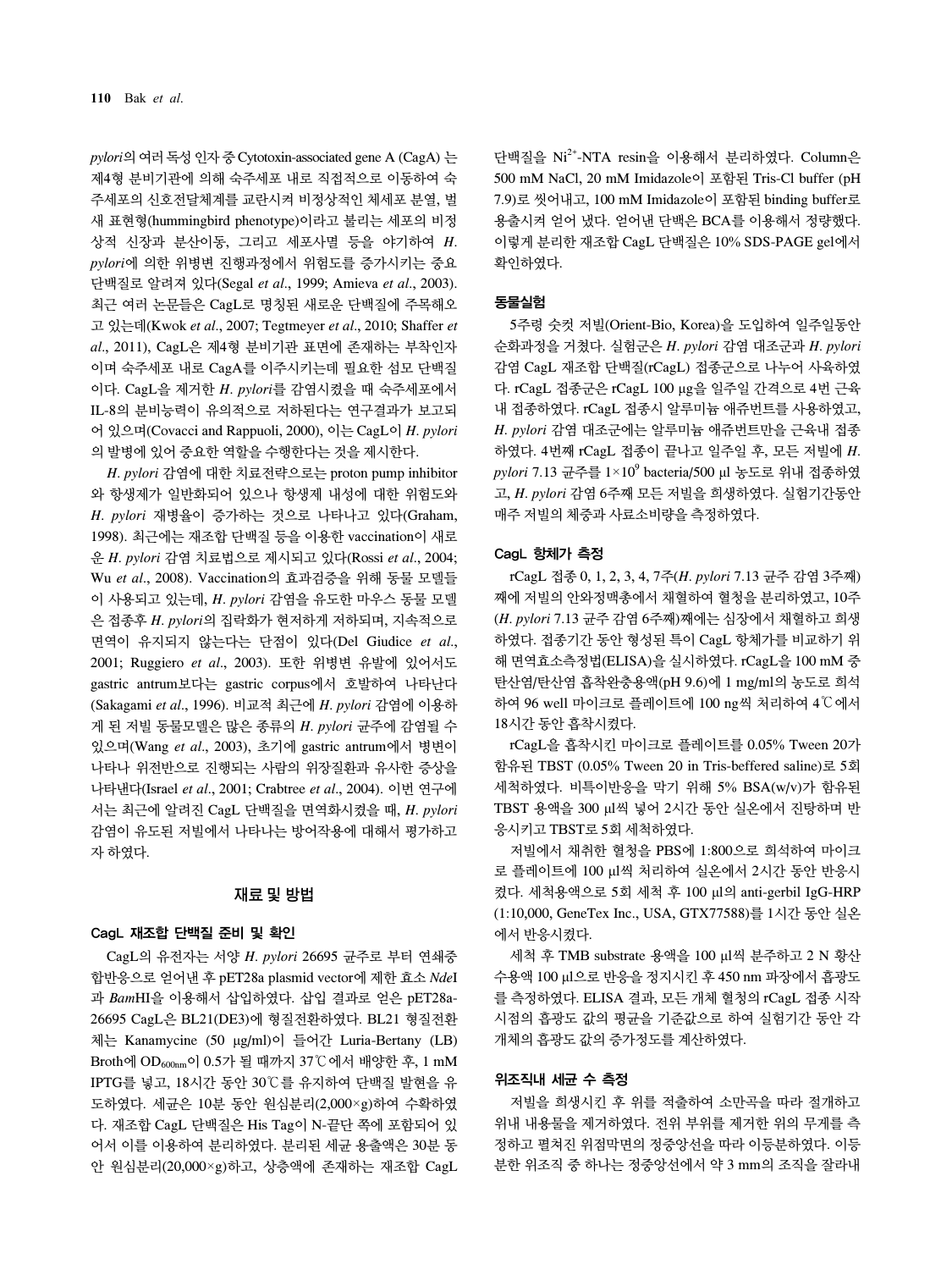

**Fig. 1.** Expression and purification of recombinant CagL protein. (A) SDS-PAGE analysis for pET281-26695 CagL purification processes. Lanes: M, Protein size marker; 1, The crude extract of IPTG-induced *E*. *coli* BL21(DE3) containing pET28a-26695 CagL; 2, the pellet after sonication; 3, the supernatant after sonication; 4, Flow–through solution; 5, wash-out; 6 and 7, elution with 100 mM Imidazole. (B) Purified rCagL using Ni<sup>+</sup> Column. Black arrow indicates the expected rCagL band.

어 병리조직학적 평가에 사용하였고 3 mm 잘라낸 나머지 조직 의 무게를 측정한 후 1 ml brucella broth에 넣어 조직분쇄기로 균질화하였다. 균질화된 위 조직을 혈액배지에 도말하여 37℃ 미호기성 환경에서 72시간 동안 배양한 후 집락화된 세균수를 세어 위 조직 내 세균의 수를 계산하였다.

#### 병리조직학적 평가

잘라낸 3 mm 조직은 10% 중성 포르말린에 고정한 후, 파라 핀에 포매, 4 μm 두께의 조직 절편을 제작하였다. Hematoxylin-Eosin 염색을 실시하고 광학현미경으로 관찰하였다. *H*. *pylori*에 의해 유도된 위점막에서의 병변은 호중구 침윤, 림프구 및 단핵구 의 침윤 및 lymphoid follicle 형성, 장화생(intestinal metaplasia), 위선의 증생(hyperplasia) 및 이소성 증식성 위선(heterotopic proliferative gland) 형성 정도에 따라 grade를 0 (normal), 1 (mild), 2 (moderate), 3 (severe)으로 나누어 평가하였다(Cao *et al*., 2008).

### 위조직에서의 RNA 추출 및 real-time PCR

위에서 이등분한 위조직의 나머지 하나는 RNA를 추출하기 위해 위점막면을 sclipper로 긁어내고 Trizol (Invitrogen Corp., USA)을 이용하여 총 RNA를 추출하였다. 2 μg의 총 RNA를 RT Premix Kit (Bioneer, Korea)를 이용하여 cDNA로 합성하였고, SYBR\_GREEN PCR MASTER Mix (Applied Biosystems, UK) 와 MyiQ2 Two-Color Real-Time PCR을 이용하여 Quantitative real-time PCR을 실시하였다. 사용한 forward (F)와 reverse (R) primer는 IL-1β-F, TGA CTT CAC CTT GGA ATC CGT CTC T; IL-1β-R, GGC AAC AAG GGA GCT CCA TCA C; KC-F, CAC CCG CTC GCT TCT TC; KC-R, ATG CTC TTG GGG TGA ATC C; GAPDH-F, AAC GGC ACA GTC, AAG, GCT, GAG, AAC, G; GAPDH-R, CAA CAT ACT CGG CAC CGG CAT CG 였다. 유전자 발현의 상대적인 평가는 2 $^{\triangle \triangle}$ Ct analysis method (Livak and Schmittgen, 2001)를 적용하였다. 모든 realtime PCR procedures는 melting curve analysis를 이용하였다.

#### 통계학적 평가

SPSS 12.0 statistical package program (SPSS Inc., USA)을 모든 통계평가에 사용하였고, unpaired *t*-test로 군간의 통계학적 차이를 평가하였다. P값이 0.05 이하일 때 통계학적 유의차가 나 는 것으로 간주하였다.

#### 결과 및 고찰

His tag을 포함하고 있는 재조합 CagL 단백질은 pET28a– 26695 CagL을 가지고 있는 *E*. *coli* BL21(DE3)에서 1 mM



**Fig. 2.** Changes of body weight and food intake in Mongolian gerbil immunized with recombinant CagL protein during experimental period (8-9 animals per each group). (A) Body weight change (B) Food intakes change. Data are presented as the mean±SD.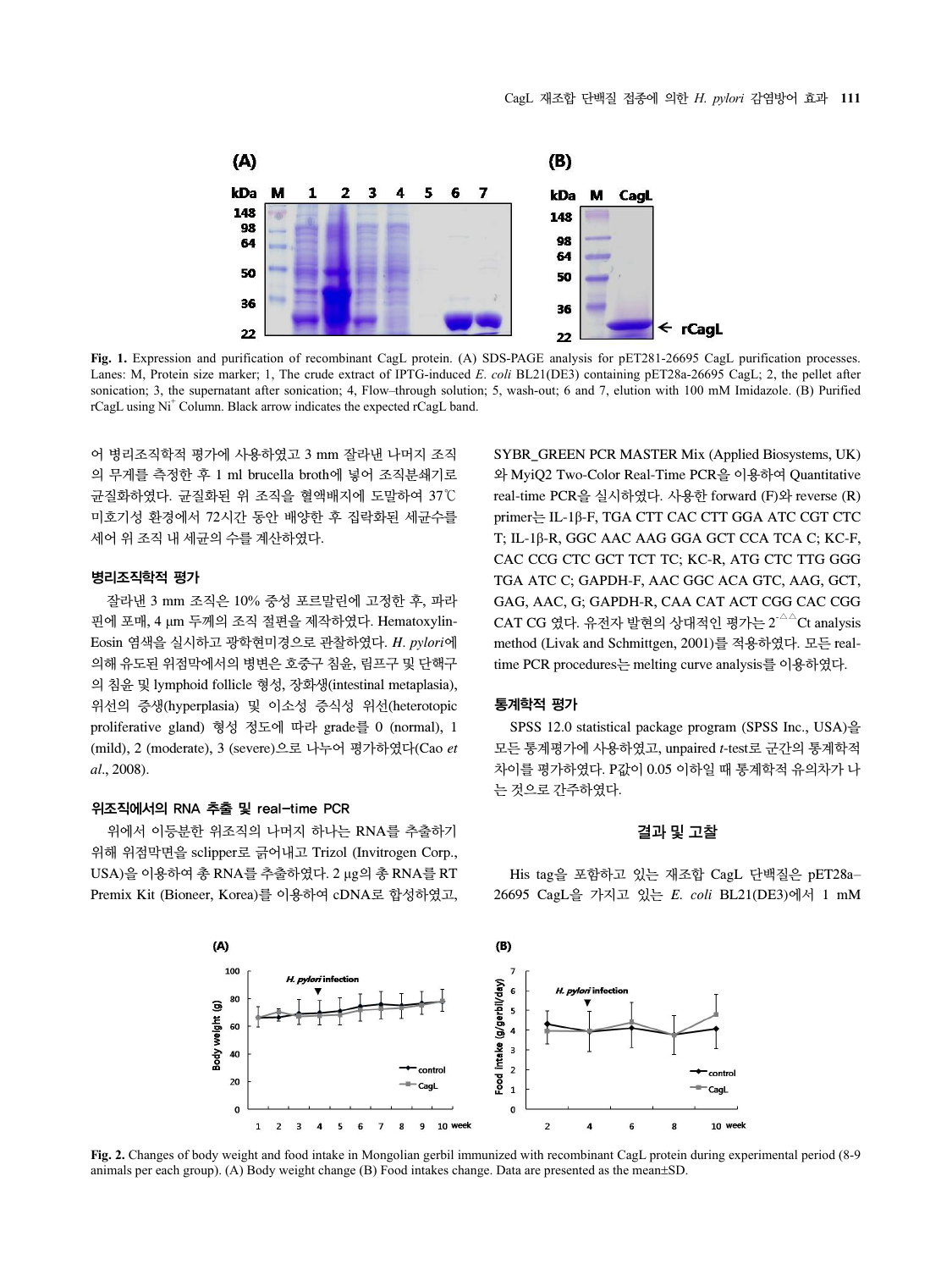

**Fig. 3.** Antigen-specific serum IgG response in immunized Mongolian gerbil challenged with *H*. *pylori* strain 7.13. Recombinant CagL protein-treated gerbils were intramuscularly immunized on weeks 0, 1, 2, and 3. All Mongolian gerbils were infected by oral gavage with *H*. *pylori* 7.13 strain at 1 week after the last immunization. The specific IgG levels were measured using ELISA coated with recombinant CagL protein at different time-points during immunization and infection. Data are presented as the mean±SD. The symbol \* indicates a significant difference at P<0.05.

IPTG로 발현되었고, 발현의 유무는 10% SDS-PAGE gel로 전 기영동하여 확인하였다(Fig. 1A). 10% SDS-PAGE gel에서 BL21/pET28a-26695 CagL 단백질의 발현이 뚜렷하게 나타나 는 것이 확인되었고(Fig. 1A), 그 후 crude extract에서 Nickel-Chelate chromatography를 통해 재조합 CagL 단백질을 분리하 였고, 정제된 단백질은 27 kDa 정도의 예상된 크기를 가지고 있 었다(Fig. 1B).

rCag의 접종이 실험동물에 있어 육안적 변화를 나타내는지 확인하기 위하여 실험기간동안 매주 저빌의 체중과 사료소비량 을 측정하였다(Fig. 2). 10주 동안의 실험기간 동안 체중은 *H*. *pylori* 감염 대조군과 *H*. *pylori* 감염 rCagL 접종군 모두 유사한 증가양상을 나타내었고, 저빌 희생시 두군의 체중 차이는 거의 없었다. 사료소비량 또한 rCagL 접종한 저빌과 접종하지 않은 저빌사이에 유의적인 변화(하루 평균소비량 4.5 g 정도)는 관찰 되지 않았다. 체중증가 정도와 사료소비율의 변화는 실험동물의 생리적인 건강상태를 육안적으로 판단할 수 있는 근거가 된다. 이러한 결과는 4회의 rCagL 근육내 접종이 저빌에 있어 식욕저 하 및 체중감소 등의 스트레스 요인으로 작용하지 않았다는 것

을 제시하는 것이다.

rCagL 근육내 접종에 의해 형성된 특이 IgG 항체 수준을 평 가하기 위해 4회의 rCagL 근육내 접종 및 *H*. *pylori* 감염 3주째 와 희생시(*H*. *pylori* 감염 6주째)마다 혈청을 분리하여 ELISA 방법으로 특이 IgG 항체 수준을 측정하였다(Fig. 3). 그 결과, rCagL 근육내 접종에 의해 특이 IgG 항체가 유의적으로 높게 형 성되는 것을 확인하였다. 특이 IgG 항체 수준은 rCagL 근육내 접종시작 일주일 후부터 뚜렷하게 증가하여 마지막 근육내 접종 시에 수거한 저빌 혈청에서의 특이 IgG 항체 수준은 rCagL을 접 종하지 않은 저빌에 비해 약 80배 정도 증가하였다. 저빌 희생시 의 rCag 접종군의 저빌의 IgG 항체 수준은 rCagL을 접종하지 않은 군에 비해 약 60배 정도 높게 나타나, 형성된 IgG 항체가가 지속되는 양상을 관찰할 수 있었다.

rCagL의 면역화가 저빌의 위점막에서 *H*. *pylori* 집락화에 영 향을 미치는지 평가하기 위해 위점막을 균질화하여 미호기성 환 경에서 배양한 후 집락화된 세균수를 세어 위 조직 내 세균의 수 를 계산하였다(Fig. 4A). rCagL 접종군와 rCagL 비접종군사이 의 조직내 세균 수는 유의적인 통계학적 차이를 나타내지 않았



**Fig. 4.** The colonization of *H*. *pylori* infect in the gastric mucosa of Mongolian gerbils and relative stomach weight per body weight. (A) The colonization of *H*. *pylori* infection in the gastric mucosa. The number of *H*. *pylori* in the gastric mucosa was evaluated using a whole stomach culture system. (B) Relative stomach weight. The symbol  $*$  indicates a significant difference at P<0.05.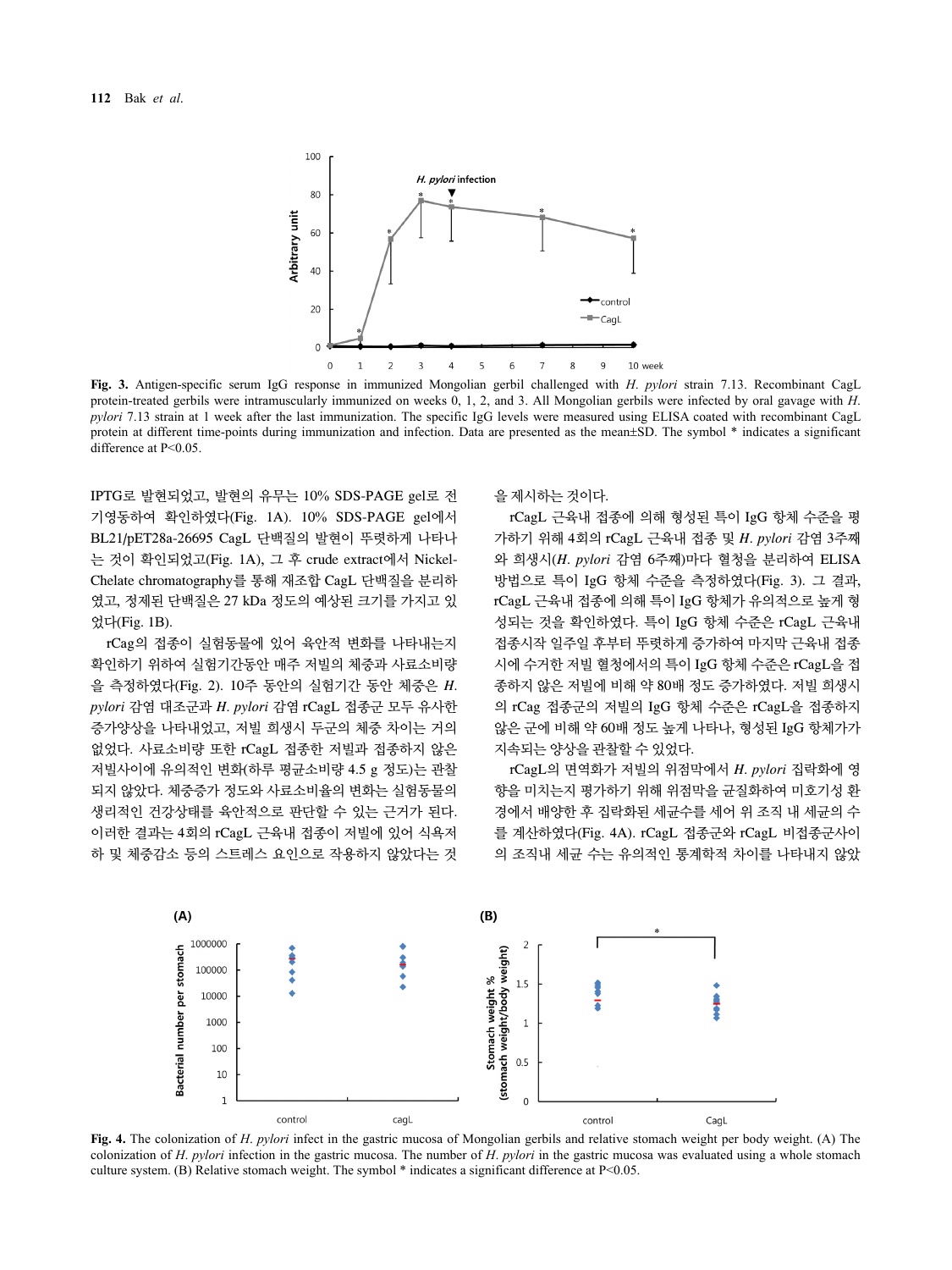

**Fig. 5.** Grading of histopathological changes in stomach of *H*. *pylori-*infected Mongolian gerbils after rCagL immunization.

다. 이것은 rCagL 의 면역화에 의해 특이 IgG 항체가 높은 수준 으로 형성되었지만 형성된 IgG 항체가 *H*. *pylori*의 집락화에는 영향을 미치지 못하였다는 것을 제시한다.

*H*. *pylori*에 감염된 개체의 위점막은 호중구, 림프구 등의 염 증세포 침윤 및 lymphoid follicle의 형성, 수종, 위선조직의 이형 성 등의 병변 형성으로 인해 위점막이 비후되고 그로 인해 *H*. *pylori*에 감염되지 않은 개체에 비해 위무게가 증가하기 때문에 다음으로 위무게 비율을 측정하고, 위조직에 대한 병리조직학적 평가를 실시하였다. 흥미롭게도 CagL 접종군의 위조직 무게비 율이 rCagL 비접종군에 비해 유의적으로 감소하는 것을 확인하 였으나(Fig. 4B, P<0.05) 위조직에서의 병리조직학적 평가에서 는 두군 사이의 유의적인 차이를 관찰할 수 없었다(Fig. 5). 저빌 에 *H*. *pylori* 7.13 균주 감염 6주째의 위조직에서는 중증의 만성 염증을 거쳐 전암병변에서 나타나는 장화생, 위선의 형태적인 변화들이 동반되어 나타나게 되는데, 두 군 모두 중증의

lymphoid follicle의 형성 및 림프구를 포함한 단핵구의 침윤과 전암병변에서 관찰되는 장화생을 나타내었다. 반면 호중구의 침 윤 및 위선의 증생과 이소성 증식성 위선 형성의 병변은 rCagL 접종군에서 그 정도가 감소하는 개체들도 관찰되었지만 통계학 적 유의차는 없었다. 이같은 결과를 미루어 보아, rCagL의 면역 화에 의해 저빌 위점막에서의 병변형성까지는 감소시키지 못한 것으로 생각된다.

rCagL의 면역화에 의해 위점막에서 싸이토카인의 발현정도 가 변화하는지 평가하기 위해 IL-1β와 KC의 mRNA 발현정도 를 real-time PCR을 이용하여 정량하여 측정하였다(Fig. 6). *H*. *pylori* 감염 6주째의 IL-1β와 KC의 발현정도는 rCagL 접종군과 비접종군사이의 유의적인 차이를 나타내지 않았다. 이러한 결과 는 두군 사이에 차이가 없었던 병리조직학적 소견과 일치하는 것으로 생각된다.



사람과 동물 모델에서의 백신 연구에서 애쥬번트와 투여경로

**Fig. 6.** mRNA expression levels of IL-1β and KC in gastric mucosal tissues of *H*. *pylori-*infected Mongolian gerbils after rCagL immunization. Quantitative RT-PCR was performed with RNA isolated from gastric mucosa. The levels of IL-1β and KC were normalized to those of GAPDH. The data are presented as the mean±SD.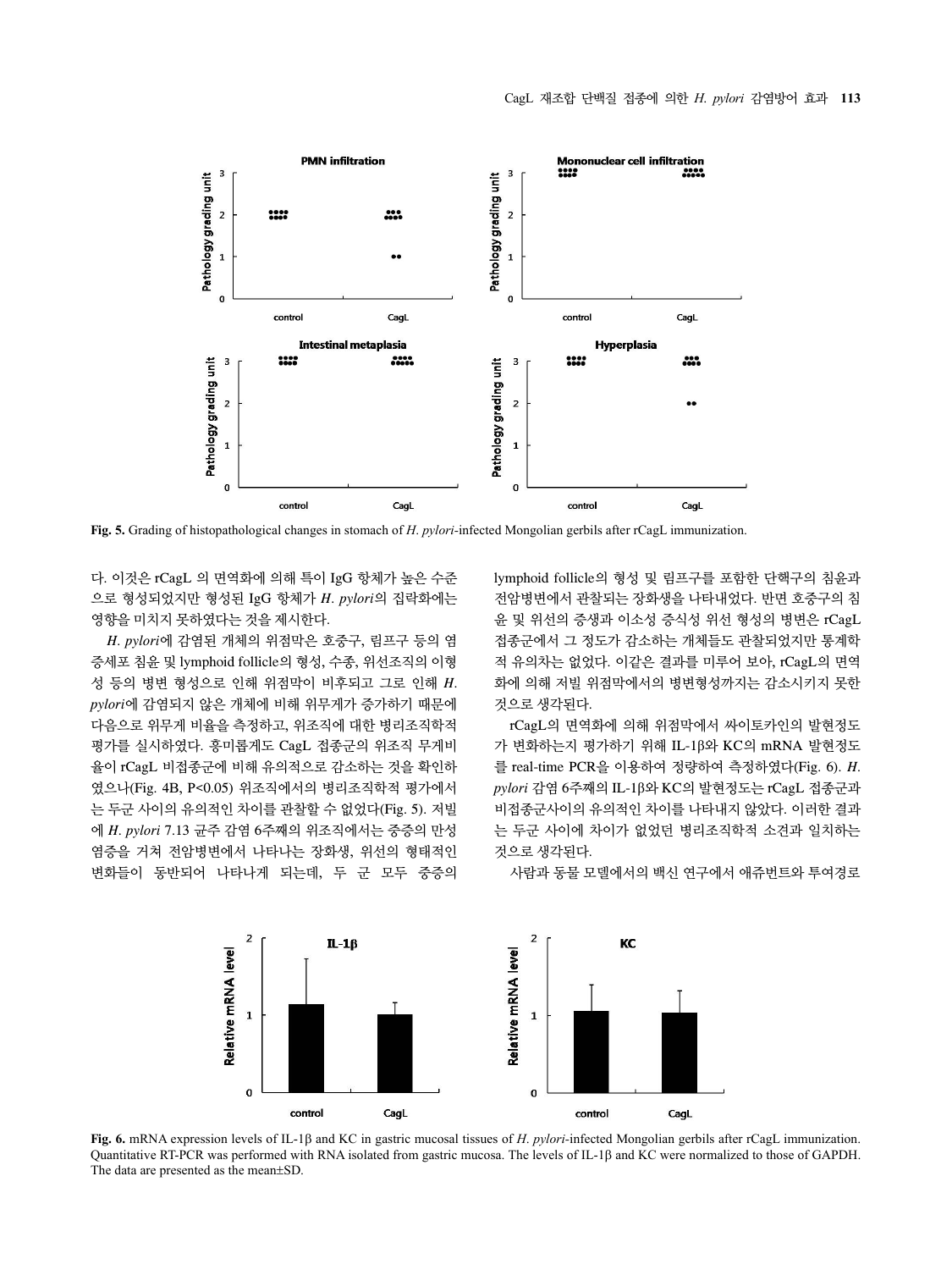가 방어 면역을 형성하고 유도하는데 중요한 역할을 하는 것으 로 알려져 있다(Marchetti *et al*., 1998; Lee, 2001; Wu *et al*., 2008). 알루미늄 애쥬번트는 그것의 안전성 때문에 사람에서 사 용되어져 왔다. *H*. *pylori* 에 대한 백신연구에서 알루미늄 애쥬 번트에 *H*. *pylori* 항원을 섞어 전신적인 면역을 유도하는 것은 여러 동물 모델에서 확실한 정도의 방어 면역을 형성하는 것으 로 보고되어져 있다(Lee *et al*., 1999; Gottwein *et al*., 2001; Maeda *et al*., 2002). 그러나 동물 모델에서 알루미늄 애쥬번트 와 점막면역을 자극하는 toxin을 위내 접종하여 사용하여 *H*. *pylori* 감염에 대한 방어정도를 비교한 연구에서는 혈청내 IgG 항체 형성정도는 알루미늄 애쥬번트가 높았지만 질병발생에 대 한 방어율은 toxin 애쥬번트보다 낮게 나타나 방어 효과가 제한 적이라는 것이 보고된 바 있다(Wu *et al*., 2008). 이번 연구에서 도 알루미늄 애쥬번트로 근육내 주사하여 전신 면역을 유도하였 을 때 혈청내에서 특이 IgG 항체가 유의적으로 높게 형성되었지 만 위점막에서의 세균 집락화, 병리조직학적 소견 및 싸이토카 인의 mRNA 발현에서는 유의적인 차이는 확인 할 수 없어 재조 합 항원에 대한 알루미늄 애쥬번트 사용은 제한점을 가지는 것 으로 사료된다. 최근에는 cholera toxin (Durrani and Rijpkema, 2003; Jeremy *et al*., 2006; Nystrom *et al*., 2006)이나 *E*. *coli* heat-liable toxin (Lee, 2001; Sougioultzis *et al*., 2002) 점막면역 을 자극하는 애쥬번트를 여러 동물 모델에서 *H*. *pylori* vaccine으 로 사용하는 연구논문들이 보고되고 있다. 하지만 cholera toxin 이나 *E*. *coli* heat-liable toxin이 점막 면역을 유도하는 애쥬번트 로써 효과가 뛰어나지만 독성이 강해 사람에게는 사용할 수 없 는 단점이 있다. 또한 *H*. *pylori* 감염에 있어 한가지나 두가지 항 원을 사용할 때보다 세가지 이상의 항원을 사용할 때, 보다 질병 에 대한 방어효과가 뛰어나다는 보고가 있어(Wu *et al*., 2008), 향후에는 *H*. *pylori*의 T4SS에서 높은 발현을 나타내는 CagA 또 는 CagC (Ta *et al*., 2012) 등과의 혼합 접종 및 점막 면역을 유도 하는 애쥬번트의 사용 등을 제고하여 연구를 진행할 필요가 있 을 것으로 생각한다.

이번 실험의 결과를 미루어 보아 *H*. *pylori* 감염에 대해 유효 한 면역 반응 및 질병 방어 효과를 나타내기 위해서 CagL을 포 함한 다른 종류의 재조합 항원 사용 및 보조적으로 전신 면역 및 점막 면역을 효과적으로 유도하기 위해 안정성 있는 애쥬번트의 사용을 고려해야 할 것으로 사료된다.

#### 적 유

*Helicobacter pylori*는 만성 위염, 소화성 궤양, 위암의 중요한 역학적 인자중 하나이다. *H*. *pylori*의 독성인자중 CagL은 숙주 세포와 *H*. *pylori*의 제 4형 분비기관(Type 4 secretion system)을 연결하는 adhesin으로 작용하는 섬모 단백질로 *H*. *pylori*가 발병 하는데 중요한 역할을 하는 것으로 알려져 있다. 이번 연구는 저 빌에 *H*. *pylori*를 감염시킨 동물 모델을 이용하여 CagL 재조합 단백질을 면역화시켰을 때 나타나는 효과를 평가하였다. 재조합 CagL은 클론되었고, 과발현시켜 정제하여 준비하였다 저빌은 *H*. *pylori* 감염 대조군과 *H*. *pylori* 감염 CagL 재조합 단백질 접

종군으로 분류하였고, 접종시 알루미늄 애쥬번트를 사용하였다. 일주일 간격으로 4회 근육내 접종하였고, 마지막 접종 일주일 후, 모든 저빌에 *H*. *pylori* 7.13 균주를 1×109 bacteria/500 μl 농 도로 위내 투여하였다. *H*. *pylori* 감염 6주째 모든 저빌을 희생하 여 혈청 IgG 반응평가를 위한 ELISA를 실시하였고, 위에서는 집락화된 *H*. *pylori*의 수평가, 병리조직학적 평가 및 사이토카인 유전자발현을 조사하였다. CagL 재조합 단백질접종 일주일 후 부터 *H*. *pylori* 감염 CagL 재조합 단백질 접종군의 혈청내 IgG 항체형성이 유의적으로 증가하였다. 위에서의 집락화된 세균수 는 두군의 차이가 없었다. 저빌 체중에 대한 위무게 비율는 *H*. *pylori* 감염 CagL 재조합 단백질 접종군이 유의적으로 감소하였 으나 병리조직학적 평가에서는 유의적인 차이는 확인하지 못하였 다. 위에서의 IL-1β와 KC (IL-8 homologues)의 유전자발현 정도도 두 군사이에 유의적인 차이는 없었다. 이번 결과는 CagL 재조합 단백질의 접종은 IgG 항체형성은 효과적으로 자극하였지만 면 역화된 숙주에서 세균 집락화의 감소 및 병변형성의 방어까지는 유도하지 못한 것으로 나타났으며, 앞으로 *H*. *pylori* 감염에 대 해 유효한 면역 반응 및 질병 방어 효과를 나타내기 위해서 CagL을 포함한 다른 종류의 재조합 항원 사용 및 보조적으로 전 신 면역 및 점막 면역을 효과적으로 유도하기 위해 안정성있는 애쥬번트의 사용을 고려해야 할 것으로 사료된다.

# 감사의 말

본 연구는 연세대학교 치과대학 2011년도 교수연구비에 의하 여 이루어졌음(6-2011-0032).

## 참고문헌

- **Amieva, M.R., Vogelmann, R., Covacci, A., Tompkins, L.S., Nelson, W.J., and Falkow, S.** 2003. Disruption of the epithelial apical-junctional complex by *Helicobacter pylori* CagA. *Science*  **300**, 1430–1434.
- **Backert, S. and Meyer, T.F.** 2006. Type IV secretion systems and their effectors in bacterial pathogenesis. *Curr*. *Opin*. *Microbiol*. **9**, 207– 217.
- **Cao, X., Tsukamoto, T., Seki, T., Tanaka, H., Morimura, S., Cao, L., Mizoshita, T., Ban, H., Toyoda, T., Maeda, H., and** *et al***.** 2008. 4-Vinyl-2,6-dimethoxyphenol (canolol) suppresses oxidative stress and gastric carcinogenesis in *Helicobacter pylori*-infected carcinogen-treated Mongolian gerbils. *Int*. *J*. *Cancer* **122**, 1445– 1454.
- **Cascales, E. and Christie, P.J.** 2003. The versatile bacterial type IV secretion systems. *Nat*. *Rev*. *Microbiol*. **1**, 137–149.
- **Covacci, A. and Rappuoli, R.** 2000. Tyrosine-phosphorylated bacterial proteins: Trojan horses for the host cell. *J*. *Exp*. *Med*. **191**, 587–592.
- **Crabtree, J.E., Court, M., Aboshkiwa, M.A., Jeremy, A.H., Dixon, M.F., and Robinson, P.A.** 2004. Gastric mucosal cytokine and epithelial cell responses to *Helicobacter pylori* infection in Mongolian gerbils. *J*. *Pathol*. **202**, 197–207.
- **Del Giudice, G., Covacci, A., Telford, J.L., Montecucco, C., and Rappuoli, R.** 2001. The design of vaccines against *Helicobacter pylori* and their development. *Annu*. *Rev*. *Immunol*. **19**, 523–563.